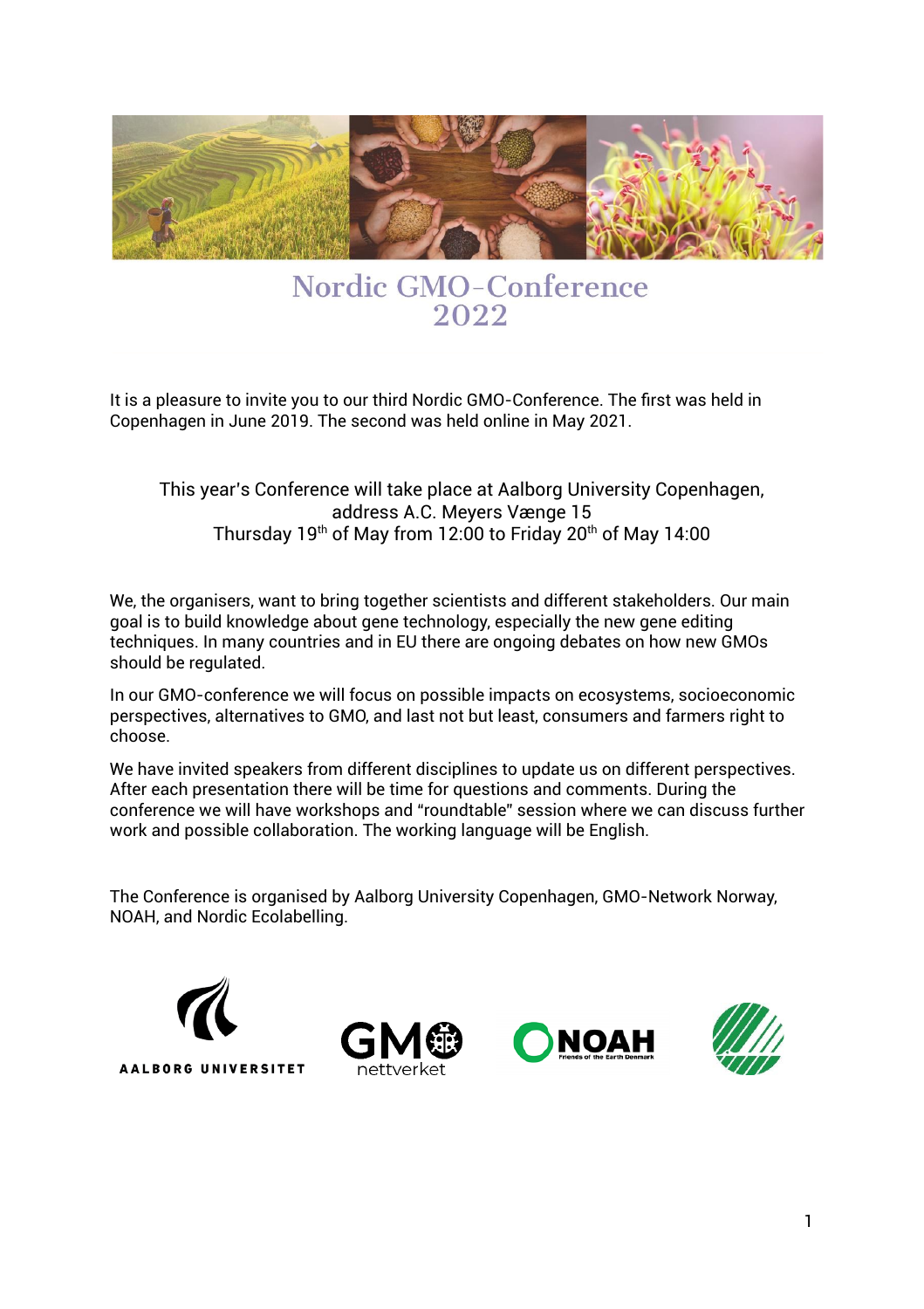# **Programme day 1**

### **Tuesday 19th of May**

- 11:30 Registration and coffe/tea
- 12:00 *Welcome to Aalborg University* **(AAU)**

Associate Professor Michael Søgaard Jørgensen, Department of Planning, AAU

*Welcome to the Nordic GMO-conference* June Rebekka Bresson, NOAH and Aina Bartmann, GMO Network Norway

Short presentation of all participants

12:20 *New Genomic Techniques- risks and opportunities from an ecological perspective* Prof.Dr.Katja Tielbörger, University of Tübingen

13:00 Lunch

#### 14:00 *Coexistence - a realistic scenario?*

Martin Sommer, Policy Officer on GMOs, Patens, and Seeds, IFOAM Organics Europe

Comments from:

- Erika Olsson, organic farmer and president in IFOAM Sweden
- Bodhild Fjelltveit, conventional farmer and vice-president in Norwegian Farmers Union (COPA-partner)
- *14:45 Similarities and differences between old and new gene technology methods.* Odd-Gunnar Wikmark, scientist, Norwegian Research Centre AS (NORCE)
- 15.30 Coffee/tea break (with something light to eat)
- 15.45 *New GMOs in the current EU regulatory process: Technology and communication in the light of some (well-known) ethical and societal perspectives* Doctor Kristin Hagen, Federal Agency for Nature Conservation *(*BfN), Germany

Comment from environmental organisation

- 16:45 *Technology assessment of CRISPR: Relevant solutions to relevant problems?* Associate Professor Michael Sørgaard Jørgensen, Department of Planning, AAU
- 17:50 Sum up day one
- 18:00 Dinner and social get-together at AAU *Causerie: New Nordic Kitchen – the dream of a sustainable foodsystem* Hafliði Halldórsson, *Chef and CEO Icelandic Lamb*